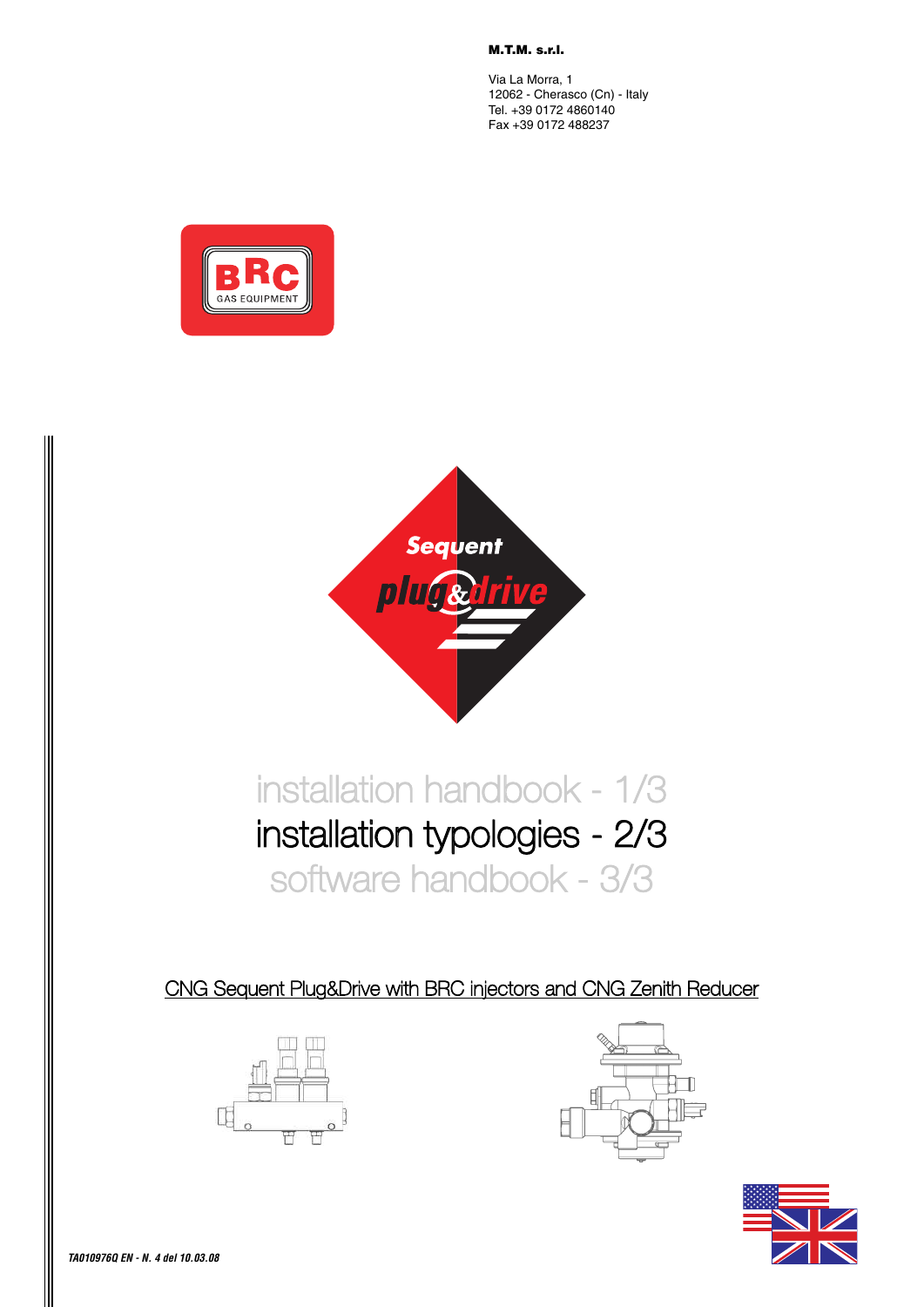

#### **CNG SEQUENT PLUG&DRIVE MECHANICAL DIAGRAM ON VEHICLES WITH 3-CYLINDERS**

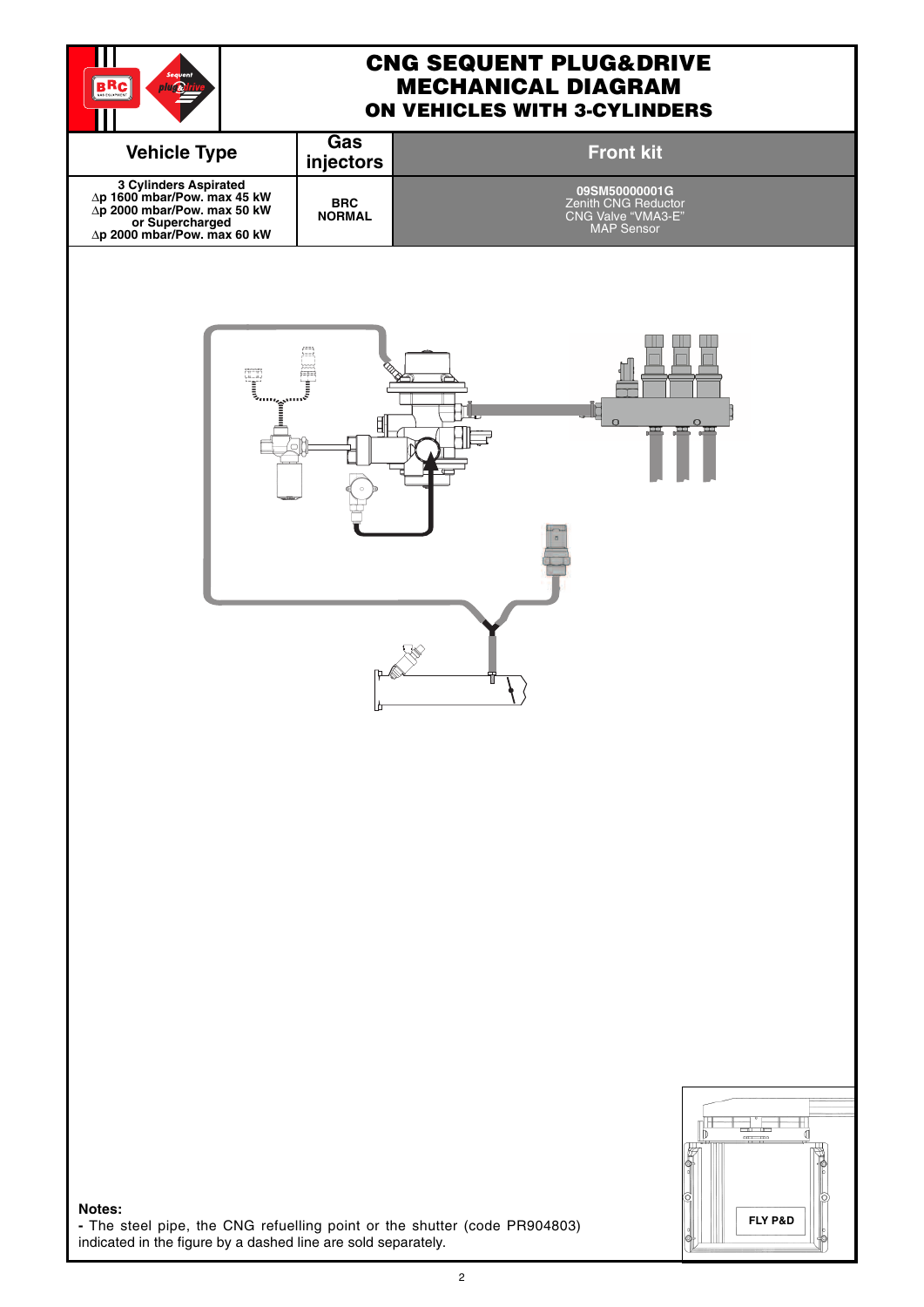

#### **CNG SEQUENT PLUG&DRIVE MECHANICAL DIAGRAM ON VEHICLES WITH 4-CYLINDERS**

| <b>Vehicle Type</b>                                                                                                                               | Gas<br>injectors               | <b>Front kit</b>                                                                              |
|---------------------------------------------------------------------------------------------------------------------------------------------------|--------------------------------|-----------------------------------------------------------------------------------------------|
| <b>4 Cylinders Aspirated</b><br>∆p 1600 mbar/Pow. max 50 kW<br>∆p 2000 mbar/Pow. max 80 kW                                                        | <b>BRC</b><br><b>NORMAL</b>    | 09SM50000002G<br><b>Zenith CNG Reductor</b><br><b>CNG Valve "VMA3-E"</b><br><b>MAP Sensor</b> |
| 4 Cylinders Supercharged<br>∆p 1600 mbar/Pow. max 60 kW<br>∆p 2000 mbar/Pow. max 90 kW                                                            | <b>BRC</b><br><b>NORMAL</b>    | 09SM50000002G<br><b>Zenith CNG Reductor</b><br><b>CNG Valve "VMA3-E"</b><br><b>MAP Sensor</b> |
| 4 Cylinders Aspirated<br>∆p 2000 mbar/Power<br>included between 80 and 90 kW<br>$\Delta$ p 2500 mbar/Power<br>included between 90 and 100 kW      | <b>BRC</b><br><b>MAX</b>       | 09SM50000003G<br><b>Zenith CNG Reductor</b><br><b>CNG Valve "VMA3-E"</b><br><b>MAP Sensor</b> |
| 4 Cilinders Supercharged<br>∆p 2000 mbar/Power<br>included between 90 and 100 kW<br>$\Delta$ p 2500 mbar/Power<br>included between 100 and 110 kW | <b>BRC</b><br><b>MAX</b>       | 09SM50000003G<br><b>Zenith CNG Reductor</b><br>CNG Valve "VMA3-E"<br><b>MAP Sensor</b>        |
| <b>4 Cylinders Aspirated</b><br>∆p 2500 mbar/Power<br>included between 100 and 125 kW                                                             | <b>BRC</b><br><b>Super MAX</b> | 09SM50000004G<br><b>Zenith CNG Reductor</b><br><b>CNG Valve "VMA3-E"</b><br><b>MAP Sensor</b> |
| 4 Cylinders Supercharged<br>∆p 2500 mbar/Power<br>included between 110 and 140 kW                                                                 | <b>BRC</b><br><b>Super MAX</b> | 09SM50000004G<br><b>Zenith CNG Reductor</b><br><b>CNG Valve "VMA3-E"</b><br><b>MAP Sensor</b> |





#### **Notes:**

**-** The steel pipe, the CNG refuelling point or the shutter (code PR904803) indicated in the figure by a dashed line are sold separately.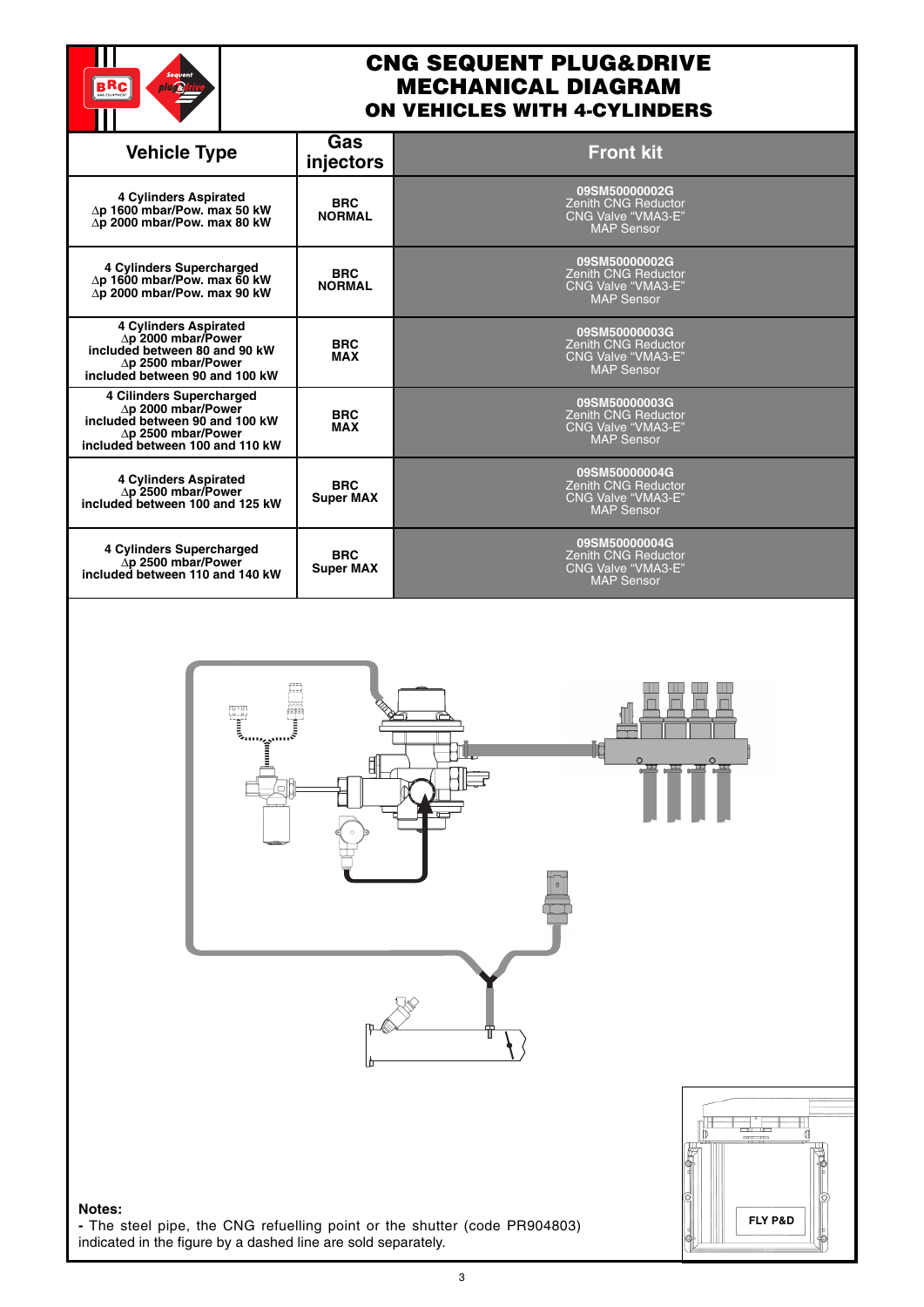

## **CNG SEQUENT PLUG&DRIVE MECHANICAL DIAGRAM ON VEHICLES WITH 4-CYLINDERS BOXER**

旧

| <b>Vehicle Type</b>                                                                                                                                       | Gas<br>injectors               | <b>Front kit</b>                                                                               |
|-----------------------------------------------------------------------------------------------------------------------------------------------------------|--------------------------------|------------------------------------------------------------------------------------------------|
| <b>4 Cylinders Aspirated</b><br>∆p 2000 mbar/Power<br>included between 80 and 90 kW<br>$\Delta p$ 2500 mbar/Power<br>included between 80 and 100 kW       | <b>BRC</b><br><b>MAX</b>       | 09SM50000005G<br><b>Zenith CNG Reductor</b><br><b>CNG Valve "VM A3-E"</b><br><b>MAP Sensor</b> |
| 4 Cylinders Supercharged<br>$\Delta p$ 2000 mbar/Power<br>included between 90 and 100 kW<br>$\Delta p$ 2500 mbar/Power<br>included between 100 and 110 kW | <b>BRC</b><br><b>MAX</b>       | 09SM50000005G<br><b>Zenith CNG Reductor</b><br>CNG Valve "VM A3-E"<br><b>MAP Sensor</b>        |
| <b>4 Cylinders Aspirated</b><br>∆p 2500 mbar/Power<br>included between 100 and 125 kW                                                                     | <b>BRC</b><br><b>Super MAX</b> | 09SM50000006G<br><b>Zenith CNG Reductor</b><br>CNG Valve "VM A3-E"<br><b>MAP Sensor</b>        |
| 4 Cylinders Supercharged<br>∆p 2500 mbar/Power<br>included between 110 and 140 kW                                                                         | <b>BRC</b><br><b>Super MAX</b> | 09SM50000006G<br><b>Zenith CNG Reductor</b><br>CNG Valve "VM A3-E"<br><b>MAP Sensor</b>        |



**-** The steel pipe, the CNG refuelling point or the shutter (code PR904803) indicated in the figure by a dashed line are sold separately.

ess<br>Fff

E

**FLY P&D**

ta "E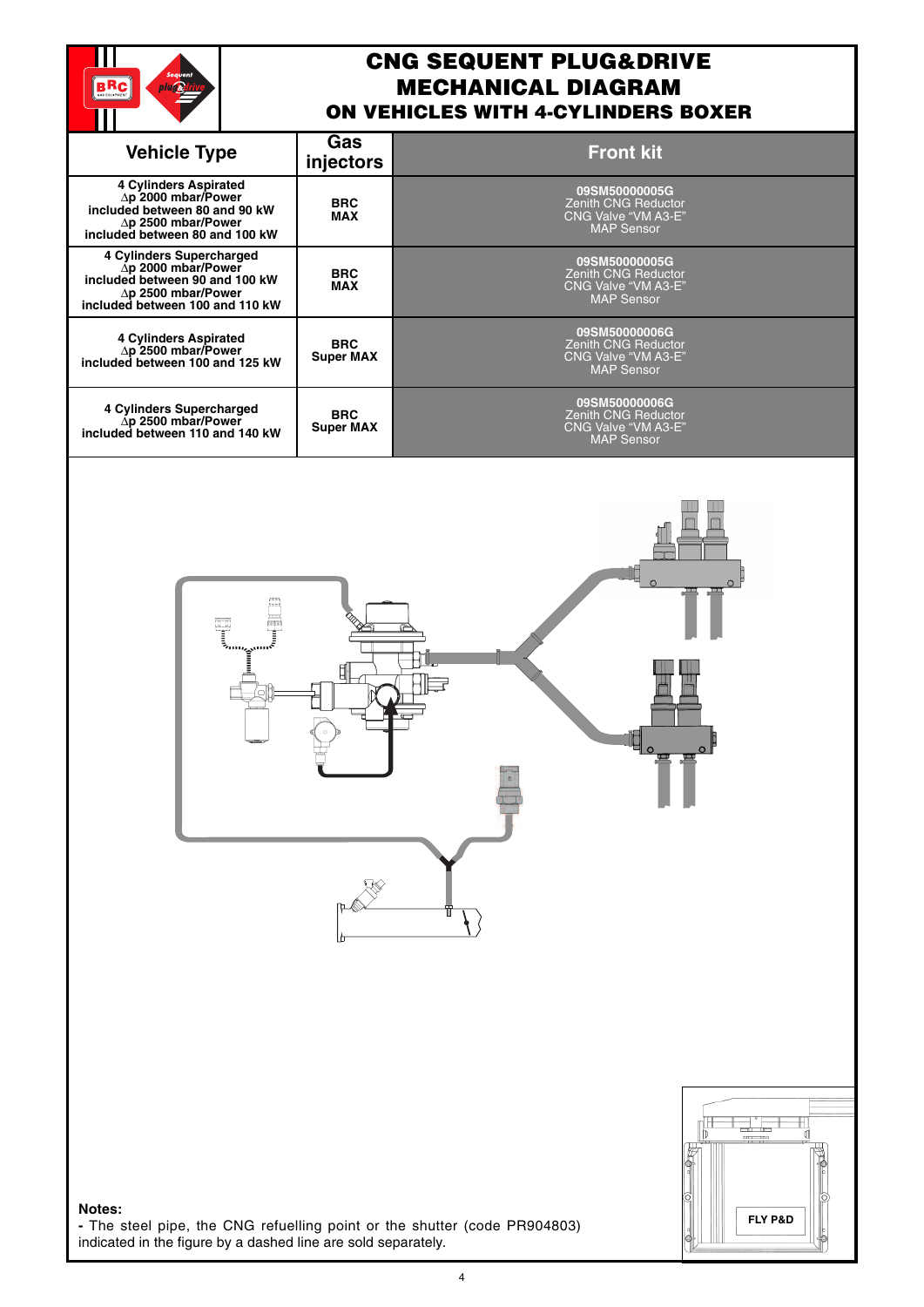

## **CNG SEQUENT PLUG&DRIVE MECHANICAL DIAGRAM ON VEHICLES WITH 5 CYLINDERS**

| <b>Vehicle Type</b>                                                                                  | Gas<br>injectors               | <b>Front kit</b>                                                                        |
|------------------------------------------------------------------------------------------------------|--------------------------------|-----------------------------------------------------------------------------------------|
| <b>5 Cylinders Aspirated</b><br>$\Delta p$ 2000 mbar/Pow. max 110 kW<br>∆p 2500 mbar/Pow. max 120 kW | <b>BRC</b><br><b>MAX</b>       | 09SM50000007G<br><b>Zenith CNG Reductor</b><br>CNG Valve "VM A3-E"<br><b>MAP Sensor</b> |
| 5 Cylinders Supercharged<br>∆p 2000 mbar/Pow. max 120 kW<br>∆p 2500 mbar/Pow. max 130 kW             | <b>BRC</b><br><b>MAX</b>       | 09SM50000007G<br><b>Zenith CNG Reductor</b><br>CNG Valve "VM A3-E"<br><b>MAP Sensor</b> |
| <b>5 Cylinders Aspirated</b><br>∆p 2500 mbar/Power<br>included between 120 and 150 kW                | <b>BRC</b><br><b>Super MAX</b> | 09SM50000008G<br><b>Zenith CNG Reductor</b><br>CNG Valve "VM A3-E"<br><b>MAP Sensor</b> |
| 5 Cylinders Supercharged<br>$\Delta p$ 2500 mbar/Power<br>included between 130 and 170 kW            | <b>BRC</b><br><b>Super MAX</b> | 09SM50000008G<br><b>Zenith CNG Reductor</b><br>CNG Valve "VM A3-E"<br><b>MAP Sensor</b> |
|                                                                                                      |                                |                                                                                         |





**Notes: -** The steel pipe, the CNG refuelling point or the shutter (code PR904803) indicated in the figure by a dashed line are sold separately.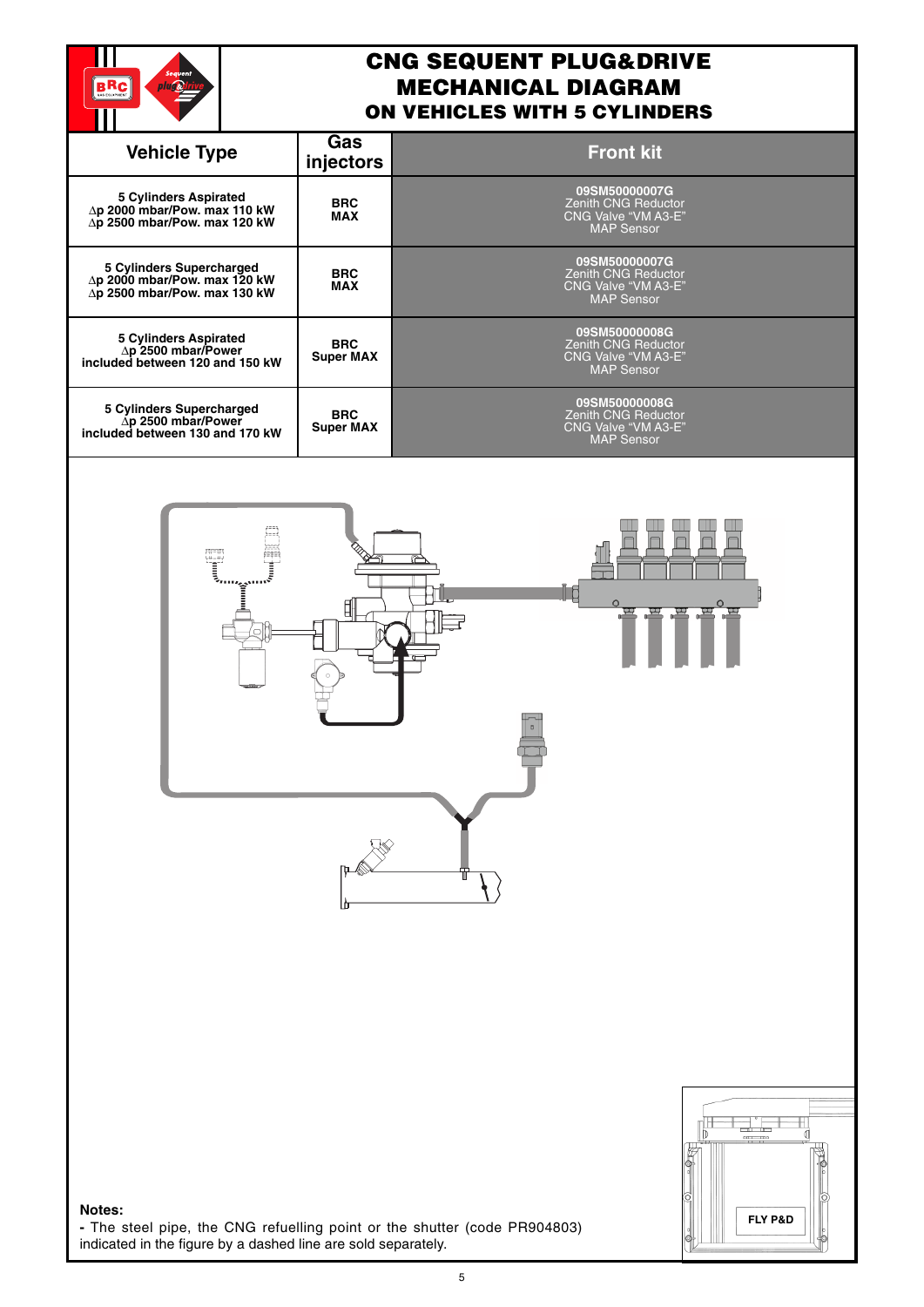

#### **CNG SEQUENT PLUG&DRIVE MECHANICAL DIAGRAM ON VEHICLES WITH 6 CYLINDERS**

|                                                                                                             |                                     | NVENJ                                                                                |
|-------------------------------------------------------------------------------------------------------------|-------------------------------------|--------------------------------------------------------------------------------------|
| <b>Vehicle Type</b>                                                                                         | Gas<br><b>Injectors</b>             | <b>Front kit</b>                                                                     |
| 6 Cylinders Aspirated<br>$\Delta p$ 2000 mbar/Pow. max 105 kW<br>$\Delta p$ 2500 mbar/Pow. max 115 kW       | <b>BRC</b><br><b>NORMAL</b>         | 09SM50000015G<br>Zenith CNG Reductor<br>CNG Valve "VM A3-E"<br><b>MAP Sensor</b>     |
| 6 Cylinders<br>Supercharged<br>$\Delta p$ 2000 mbar/Pow. max 115 kW<br>$\Delta p$ 2500 mbar/Pow. max 130 kW | <b>BRC</b><br><b>NORMAL</b>         | 09SM50000015G<br>Zenith CNG Reductor<br>CNG Valve "VM A3-E"<br><b>MAP Sensor</b>     |
| 6 Cylinders Aspirated $\Delta p$ 2000 mbar/Pow. max 130 kW<br>∆p 2500 mbar/Pow. max 140 kW                  | <b>BRC</b><br><b>MAX</b>            | 09SM50000009G<br>Zenith CNG Reductor<br>CNG Valve "VM A3-E"<br><b>MAP Sensor</b>     |
| 6 Cylinders<br>Supercharged<br>∆p 2000 mbar/Pow. max 150 kW<br>∆p 2500 mbar/Pow. max 170 kW                 | <b>BRC</b><br><b>MAX</b>            | 09SM50000009G<br>Zenith CNG Reductor<br>CNG Valve "VM A3-E"<br><b>MAP</b> Sensor     |
| 6 Cylinders Aspirated<br>△p 2500 mbar/Power<br>included between 140 and 180 kW                              | <b>BRC</b><br><b>Super MAX</b>      | 09SM50000010G<br>Zenith CNG Reductor<br>CNG Valve "VM A3-E"<br><b>MAP Sensor</b>     |
| 6 Cylinders<br>Supercharged<br><b>4p 2500 mbar/Power</b><br>included between 170 and 190 kW                 | <b>BRC</b><br><b>Super MAX</b>      | 09SM50000010G<br>Zenith CNG Reductor<br>CNG Valve "VM A3-E"<br><b>MAP Sensor</b>     |
| Ţ                                                                                                           |                                     |                                                                                      |
| Notes:                                                                                                      | hu a doobad lina are aald aanaratal | FLY P&D<br>- The steel pipe, the CNG refuelling point or the shutter (code PR904803) |

6

indicated in the figure by a dashed line are sold separately.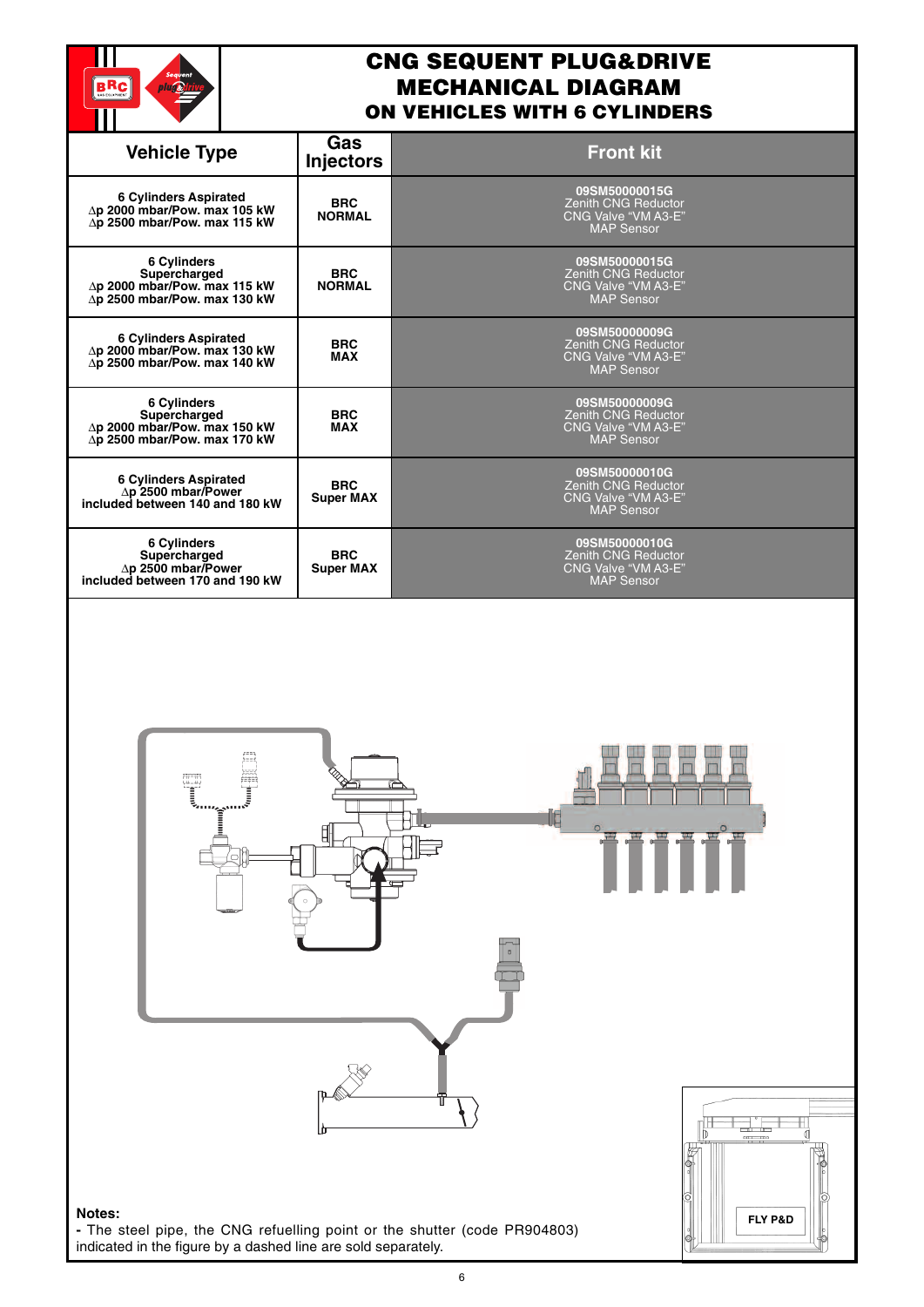

# **CNG SEQUENT PLUG&DRIVE MECHANICAL DIAGRAM ON VEHICLES WITH 6 CYLINDERS "V-Shaped"**

| Gas<br><b>Vehicle Type</b><br><b>Front kit</b><br><b>Injectors</b><br>09SM50000016G                                                                                                                                                     |  |
|-----------------------------------------------------------------------------------------------------------------------------------------------------------------------------------------------------------------------------------------|--|
|                                                                                                                                                                                                                                         |  |
| 6 Cylinders "V-Shaped" Aspirated<br><b>BRC</b><br><b>Zenith CNG Reductor</b><br>$\Delta p$ 2000 mbar/Pow. max 105 kW<br><b>NORMAL</b><br>CNG Valve "VM A3-E"<br>∆p 2500 mbar/Pow. max 115 kW<br><b>MAP Sensor</b>                       |  |
| 6 Cylinders "V-Shaped"<br>09SM50000016G<br><b>BRC</b><br><b>Zenith CNG Reductor</b><br>Supercharged<br>∆p 2000 mbar/Pow. max 115 kW<br><b>CNG Valve "VM A3-E"</b><br><b>NORMAL</b><br>∆p 2500 mbar/Pow. max 130 kW<br><b>MAP Sensor</b> |  |
| 09SM50000011G<br>6 Cylinders "V-Shaped" Aspirated<br><b>BRC</b><br><b>Zenith CNG Reductor</b><br>$\Delta p$ 2000 mbar/Pow. max 130 kW<br><b>MAX</b><br>CNG Valve "VM A3-E"<br>∆p 2500 mbar/Pow. max 140 kW<br><b>MAP Sensor</b>         |  |
| 6 Cylinders "V-Shaped"<br>09SM50000011G<br>Supercharged<br><b>BRC</b><br><b>Zenith CNG Reductor</b><br>∆p 2000 mbar/Pow. max 150 kW<br><b>MAX</b><br>CNG Valve "VM A3-E"<br>$\Delta p$ 2500 mbar/Pow. max 170 kW<br><b>MAP Sensor</b>   |  |
| 09SM50000012G<br>6 Cylinders "V-Shaped" Aspirated<br><b>BRC</b><br><b>Zenith CNG Reductor</b><br>∆p 2500 mbar/Power<br><b>Super MAX</b><br>CNG Valve "VM A3-E"<br>included between 140 and 180 kW<br><b>MAP Sensor</b>                  |  |
| 6 Cylinders "V-Shaped"<br>09SM50000012G<br>Supercharged<br><b>BRC</b><br><b>Zenith CNG Reductor</b><br>∆p 2500 mbar/Power<br>CNG Valve "VM A3-E"<br><b>Super MAX</b><br>included between 170 and 190 kW<br><b>MAP Sensor</b>            |  |
|                                                                                                                                                                                                                                         |  |